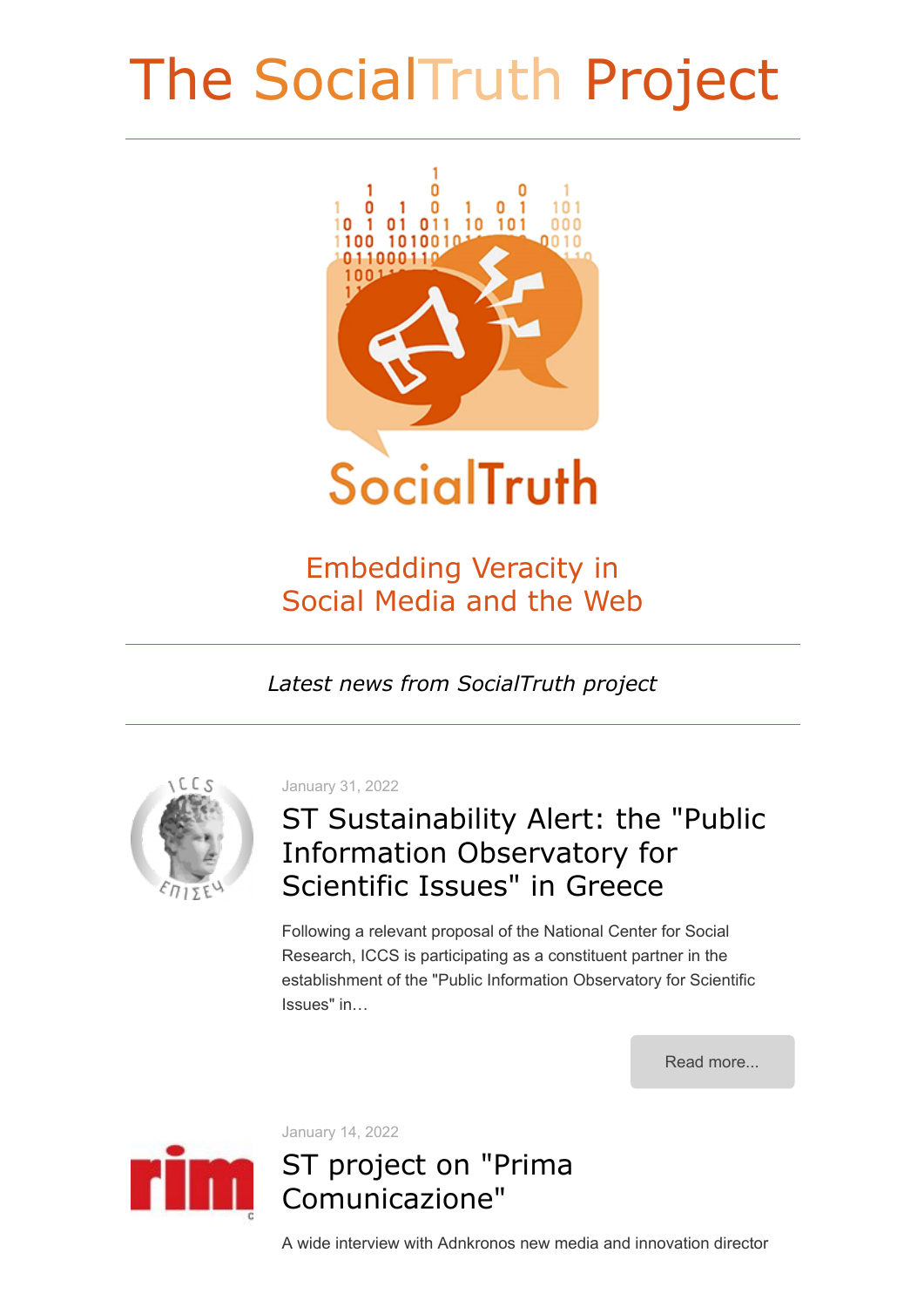Federico Luperi on "Prima Comunicazione" - one of the most important italian newspapers in the communication sector - , who…

[Read more...](http://www.socialtruth.eu/index.php/2022/01/14/st-project-on-prima-comunicazione/)



December 9, 2021

# Michal Choras (UTP) in a interview on Gazeta Pomorska

Professor Michal Choras - of UTP - in an extensive interview with Gazeta Pomorska, addresses issues related to fake news . https://pomorska.pl/michal-choras-dzialania-kampanie-i-akcjedotyczace-swiadomosci-cyberzagrozen-sa-bardzo-potrzebne/ar/c1- 15940737

[Read more...](http://www.socialtruth.eu/index.php/2021/12/09/michal-choras-utp-in-a-large-interview-on-gazeta-pomorska/)



December 8, 2021

### A seminar to present SocialTruth results

The SocialTruth results at the end of the project were presented to LEAs, journalits, fact-checkers etc. in a seminar organized by EU-HYBNET project/network. https://ppbw.pl/eu-hybnet-spotkanie/

[Read more...](http://www.socialtruth.eu/index.php/2021/12/08/a-seminar-to-present-socialtruth-results/)

| -- |  |
|----|--|
|    |  |

November 29, 2021

## Open Acces paper in 'Scientific Reports'

A new Open Acces paper by Mateusz Szczepański, Marek Pawlicki, Rafał Kozik & Michał Choraś, pubblished in the prestigous journal 'Scientific Reports' on explainability for fake detection based on machine…

[Read more...](http://www.socialtruth.eu/index.php/2021/11/29/open-acces-paper-in-scientific-reports/)

quotidiano

October 1, 2021

# ST project on "Il Foglio"

Today, friday 1st october 2021, SocialTruth appeared on "Il Foglio" (one of the top 5 Italian newspapers). See article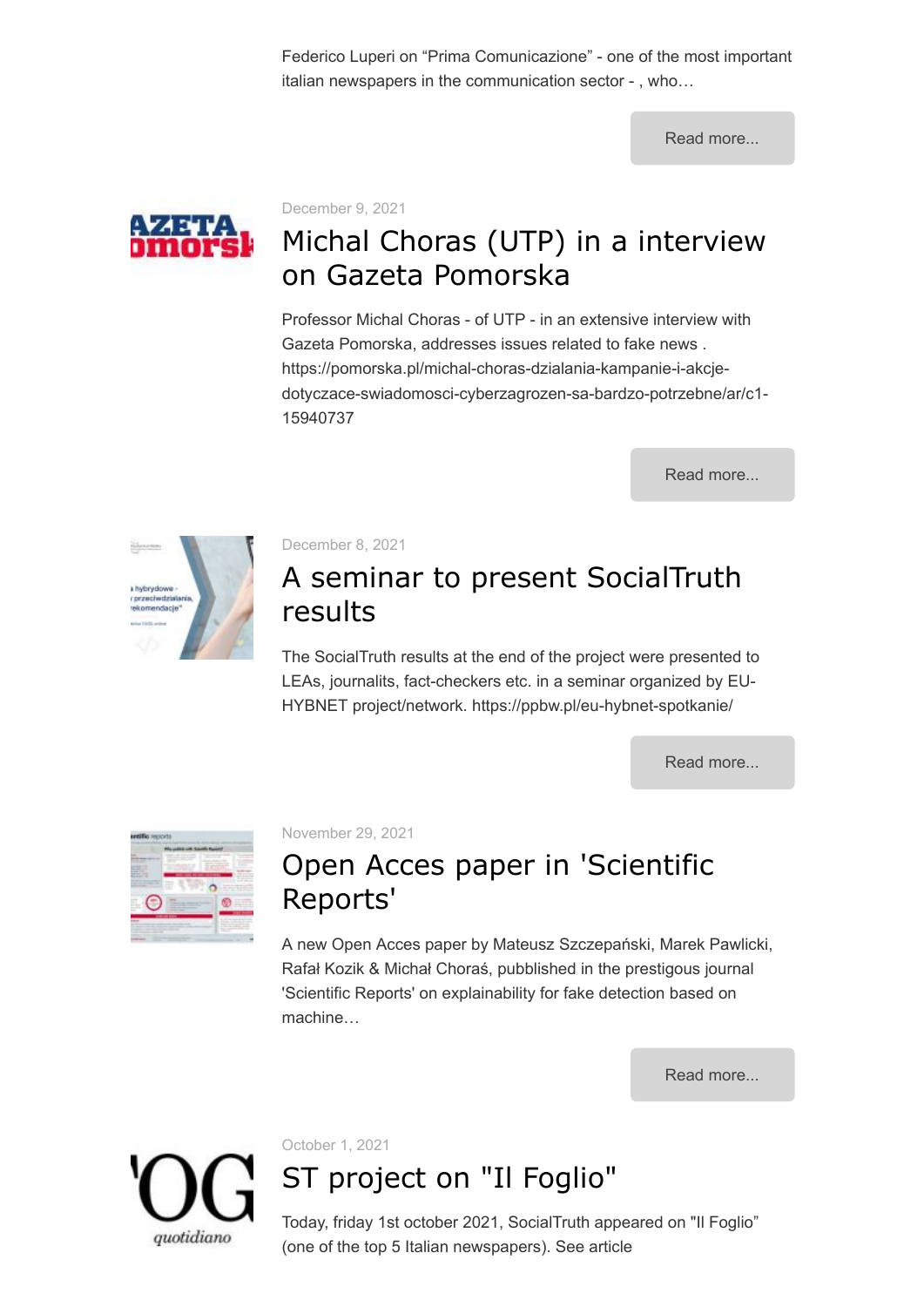

September 29, 2021

### ST in a live interview via web in Security News Channel TV

George Koutalieris, ST project coordinator, and Nikos Peppes from ICCS will have a live interview on Thursday 30th at 13:00 GMT +3 on SecNews TV. See the teaser: [embedyt] https://www.youtube.com/watch?v=bo6Q79\_IigM[/embedyt]

[Read more...](http://www.socialtruth.eu/index.php/2021/09/29/st-coordinator-in-a-live-interview-via-a-web-security-news-channel/)

**Funded by the European Union's Horizon 2020 research and innovation programme**, SocialTruth will benefit individual users, by checking the reliability of Social Media content and stopping misinformation in its tracks, and will help media organisations, content authors and journalists to improve their investigative resources with a better option to crosscheck different multimedia sources and **create a more sustainable quality and security-oriented web and social media ecosystem**.

The functionalities of SocialTruth will be tested and assessed in four hands-on trials in different European sites and settings, addressing a wide range of endusers, use cases and market requirements, and in 2021, after 3 years of efforts and tests, it will be made available to the wide community.

SocialTruth's consortium includes:

- 3 partners from the world of research and university: **ICCS** – Institute of Communications and Computer Systems; **UTP**-University of Sciences and Technology**; LSBU**-London South Bank University;

- 5 industrial and commercial partners: **Thales**; **Expert System**, **Qwant**, **Tecoms**, **Zanasi&Partner**;

- 3 end-users as facilitators for an early implementation of the system:

**Adnkronos**; **DeAgostini Scuola**; **InfoCons** – from **6 different European countries**, namely Greece, Poland, France, Italy, Romania and the UK.